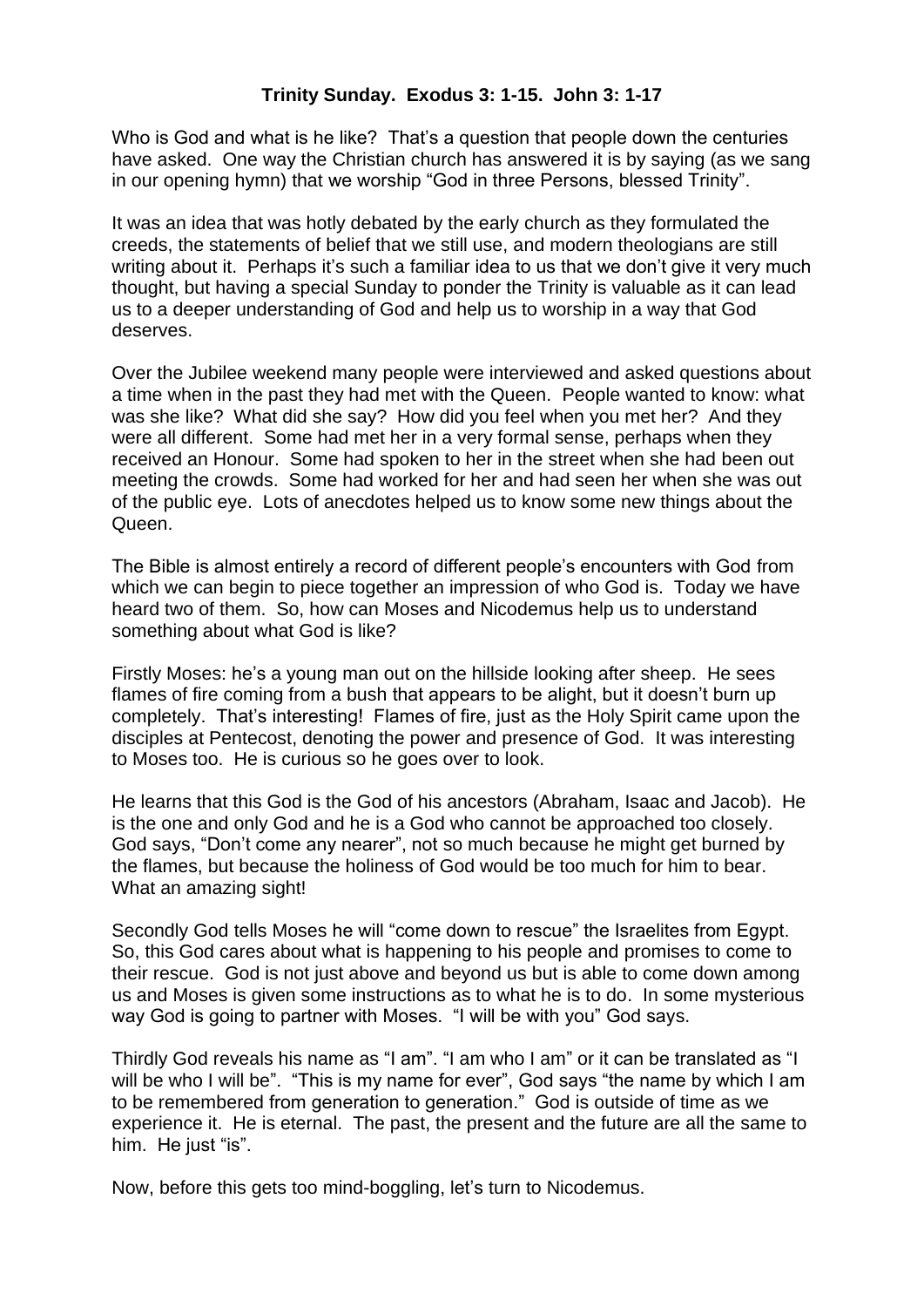Here was a man who was well-educated, a member of the Jewish ruling Council. As someone who knew the Scriptures, his understanding would have been (like Moses) that God was the "God of his ancestors" and a God who was eternal. The creator God. But just like Moses, he is curious. Who is this Jesus? Clearly someone who was close to God, because of the amazing things that had been done by him, but who exactly is he?

Jesus assumes that here is someone who is used to talking about spiritual matters and so he straightaway starts to talk about one of his favourite themes: the kingdom of God. He speaks of the need for people to have a new birth: a radical change in their thinking and believing. He speaks of the work of the Holy Spirit which is like the wind – the effects of it can be seen, but not understood or contained. He speaks about eternal life which God will give to those who believe in his Son.

"How can this be?" says Nicodemus. I don't know why Jesus is surprised that he can't take all this in, although I do wonder if Jesus isn't very gently teasing him when he says, "You are one of Israel's leaders, don't you understand these things?". Perhaps Nicodemus needed to let go of his learning and his pride, and to be awestruck by God, just like a child.

He was meeting face to face with Jesus, who called himself the Son of Man. An ambiguous title, but almost in the same breath Jesus says that God's Son has come to save the world.

John, the Gospel writer, says in his opening chapter that many didn't recognise who Jesus was, but "to all who received him, to those who believed in his name, he gave the right to become children of God." Nicodemus needs that radical change in his thinking and believing that will come from accepting Jesus as God's Son. The question is, will he take that step?

We can speak of the Trinity as being God the Father who is above and beyond us, as Jesus the Son, who is beside us and the Holy Spirit who lives within us, and we can see elements of that in our two stories – God the awesome one who could not be approached too closely, and yet would be acting within Moses on his mission to Pharoah; Jesus who could be engaged in conversation, and the Spirit who was perhaps already at work in the heart of Nicodemus, teaching him the truth about Jesus. It's a fascinating mix of all 3 persons of the Trinity.

One of the ancient creeds of the church, not one we use, is the Athanasian Creed. Compared to the one we shall use later in the service, it is very long and complicated. This is how it describes the Trinity: The Father incomprehensible, the Son incomprehensible, and the Holy Ghost incomprehensible!

The person who wrote Psalm 8 might have agreed with that sentiment when he looked at the whole of creation and declared "How majestic is your name in all the earth!" and as he considers God the creator of all, he wonders "What is man that you are mindful of him?" And perhaps that is still something that causes us to wonder. Why is God so interested in us? Despite God's otherness, and holiness, and incomprehensibility, it seems he wants to live among us his creatures.

It's a theme that recurs again and again in the Bible, from the beginning of creation where we see God speaking to Adam and Eve in the garden of Eden, through to